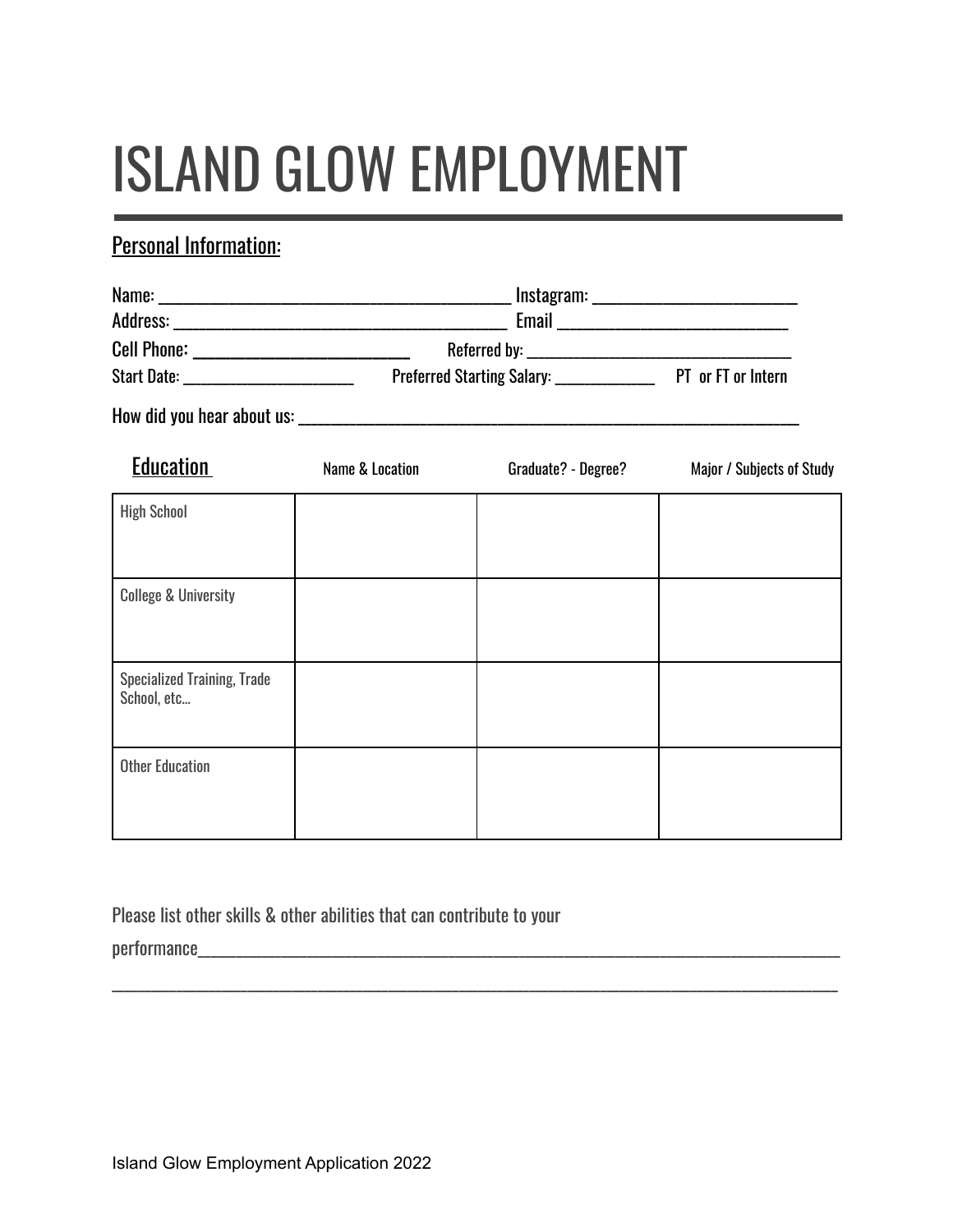What would you like learn and gain from this experience: \_\_\_\_\_\_\_\_\_\_\_\_\_\_\_\_\_\_\_\_\_\_\_\_\_\_\_\_\_\_\_\_\_\_\_\_\_\_\_\_\_\_\_\_\_\_\_\_\_

Out of all the opportunities we can offer you, what would you be the most excited to learn about?

\_\_\_\_\_\_\_\_\_\_\_\_\_\_\_\_\_\_\_\_\_\_\_\_\_\_\_\_\_\_\_\_\_\_\_\_\_\_\_\_\_\_\_\_\_\_\_\_\_\_\_\_\_\_\_\_\_\_\_\_\_\_\_\_\_\_\_\_\_\_\_\_\_\_\_\_\_\_\_\_\_\_\_\_\_\_\_\_\_\_\_\_\_\_\_\_\_\_\_\_\_\_\_\_\_\_\_

\_\_\_\_\_\_\_\_\_\_\_\_\_\_\_\_\_\_\_\_\_\_\_\_\_\_\_\_\_\_\_\_\_\_\_\_\_\_\_\_\_\_\_\_\_\_\_\_\_\_\_\_\_\_\_\_\_\_\_\_\_\_\_\_\_\_\_\_\_\_\_\_\_\_\_\_\_\_\_\_\_\_\_\_\_\_\_\_\_\_\_\_\_\_\_\_\_\_\_\_\_\_\_\_\_\_\_\_\_\_\_\_\_

\_\_\_\_\_\_\_\_\_\_\_\_\_\_\_\_\_\_\_\_\_\_\_\_\_\_\_\_\_\_\_\_\_\_\_\_\_\_\_\_\_\_\_\_\_\_\_\_\_\_\_\_\_\_\_\_\_\_\_\_\_\_\_\_\_\_\_\_\_\_\_\_\_\_\_\_\_\_\_\_\_\_\_\_\_\_\_\_\_\_\_\_\_\_\_\_\_\_\_\_\_\_\_\_\_\_\_\_\_\_\_\_\_

\_\_\_\_\_\_\_\_\_\_\_\_\_\_\_\_\_\_\_\_\_\_\_\_\_\_\_\_\_\_\_\_\_\_\_\_\_\_\_\_\_\_\_\_\_\_\_\_\_\_\_\_\_\_\_\_\_\_\_\_\_\_\_\_\_\_\_\_\_\_\_\_\_\_\_\_\_\_\_\_\_\_\_\_\_\_\_\_\_\_\_\_\_\_\_\_\_\_\_\_\_\_\_\_\_\_\_\_\_\_\_\_\_

## Schedule Availability (please fill in request of hours)

| Monday    | <b>CLOSED ON MONDAYS</b> |
|-----------|--------------------------|
| Tuesday   |                          |
| Wednesday |                          |
| Thursday  |                          |
| Friday    |                          |
| Saturday  |                          |

Are you a current client? \_\_\_\_\_\_\_\_\_\_\_\_\_\_\_\_\_\_\_\_\_\_\_

Do you have any other requirements during working hours: \_\_\_\_\_\_\_\_\_\_\_\_\_\_\_\_\_\_\_\_\_\_\_\_\_\_\_\_\_\_\_\_\_\_\_\_\_\_\_\_\_\_\_\_\_\_\_\_\_\_\_

| What are your favorite hobbies outside of work? |  |
|-------------------------------------------------|--|
|-------------------------------------------------|--|

#### Previous Work Experience:

|                                                              |  |            | Phone #: __________________________ |  |
|--------------------------------------------------------------|--|------------|-------------------------------------|--|
| Title: _____________________                                 |  |            |                                     |  |
|                                                              |  |            |                                     |  |
| Reason for Leaving: New York Changes and Season for Leaving: |  |            |                                     |  |
| Do we have permission to call your Manager/Supervisor?       |  | <b>YES</b> | NO                                  |  |